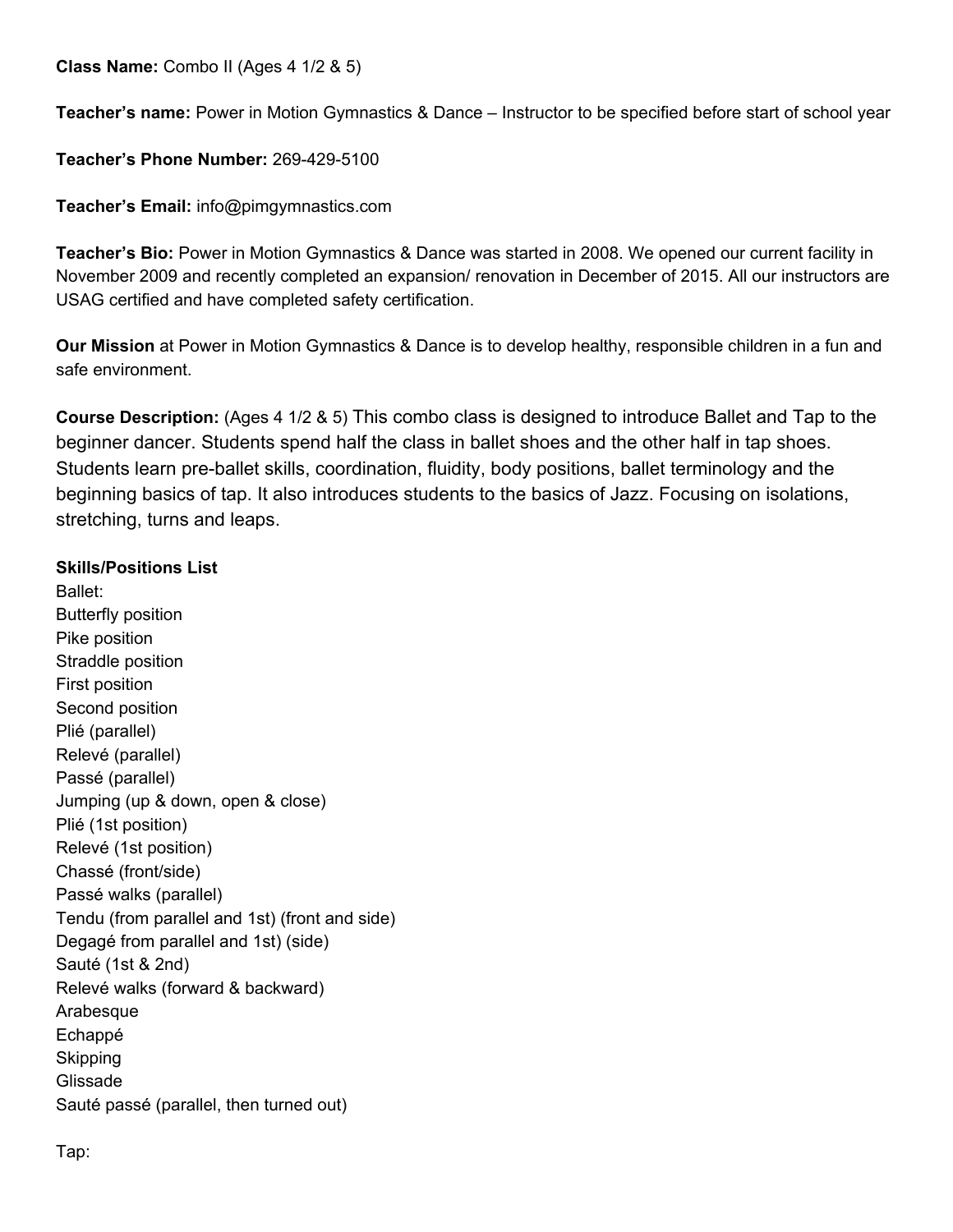Toe taps (front/side) Heel digs (front/side) Toe knocks Toe drops (together/alternating) Heel drops (together/alternating) Toe drops - open & close Heel dig stamp R, heel dig stamp L Hop heel dig, switch, hop heel dig Hop toe knock, switch, hop toe knock **Brush** Spank **Shuffle** Toe heel walks Heel toe walks Heel walks (forward/backward) Shuffle hop Ball-change Shuffle ball-change Flap (brush toe/step) Flap heel Cramp-roll Paradiddle - dig, toe, heel - then add spank

Jazz:

Isolations - head, shoulders, hips Flick kicks Grand Battement - across floor Chassé sideways Leaps - grand jete Step touch Tuck jumps Straddle jumps Grapevine Kick ball-change Pivot turn 3 step turn

## **Course Outline:**

- Week 1 Lesson plan includes various skills from list above. (Begins September 5th)
- Week 2 Lesson plan includes various skills from list above.
- Week 3 Lesson plan includes various skills from list above.
- Week 4 Lesson plan includes various skills from list above.
- Week 5 Lesson plan includes various skills from list above.
- Week 6 Lesson plan includes various skills from list above.
- Week 7 Lesson plan includes various skills from list above.
- Week 8 Lesson plan includes various skills from list above.
- Week 9 Lesson plan includes various skills from list above.
- Week 10 Lesson plan includes various skills from list above.